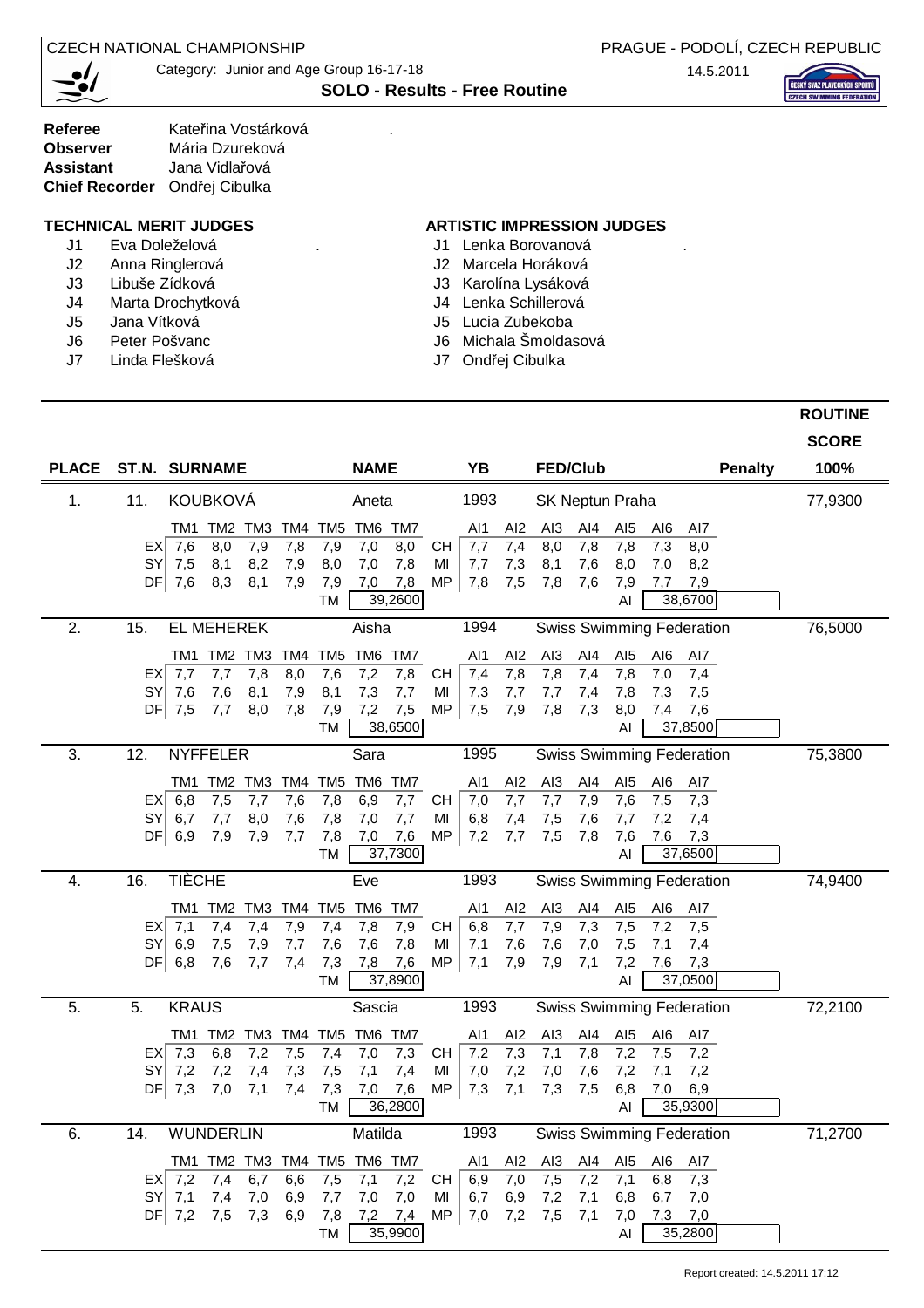| <b>CZECH NATIONAL CHAMPIONSHIP</b> |                  |                |                    |            |            |                        |            |                                         |                 |                                      |                        |                        |                                |                        |                                 |                |     | PRAGUE - PODOLÍ, CZECH REPUBLIC  |
|------------------------------------|------------------|----------------|--------------------|------------|------------|------------------------|------------|-----------------------------------------|-----------------|--------------------------------------|------------------------|------------------------|--------------------------------|------------------------|---------------------------------|----------------|-----|----------------------------------|
|                                    |                  |                |                    |            |            |                        |            | Category: Junior and Age Group 16-17-18 |                 |                                      |                        |                        |                                |                        |                                 | 14.5.2011      |     | ČESKÝ SVAZ PLAVECKÝCH SPORT      |
|                                    |                  |                |                    |            |            |                        |            |                                         |                 | <b>SOLO - Results - Free Routine</b> |                        |                        |                                |                        |                                 |                |     | <b>CZECH SWIMMING FEDERATION</b> |
| 7.                                 | 13.              |                | LANGEROVÁ          |            |            |                        | Sabina     |                                         |                 | 1994                                 |                        |                        |                                |                        | Tělovýchovná jednota Tesla Brno |                |     | 71,0800                          |
|                                    |                  | TM1            |                    | TM2 TM3    | TM4        | TM <sub>5</sub>        |            | TM6 TM7                                 |                 | AI1                                  | AI <sub>2</sub>        | AI3                    | AI4                            | AI <sub>5</sub>        | AI6                             | AI7            |     |                                  |
|                                    | EXI              | 6,5            | 7,1                | 7,5        | 6,9        | 7,6                    | 6,9        | 7,1                                     | CН              | 6,4                                  | 6,9                    | 7,6                    | 7,5                            | 6,7                    | 7,1                             | 7,1            |     |                                  |
|                                    | <b>SY</b><br>DF  | 6,4<br>6,6     | 7,3<br>7,3         | 7,8<br>7,6 | 6,8<br>6,7 | 7,7<br>7,8             | 7,0<br>6,9 | 7,0<br>7,1                              | MI<br><b>MP</b> | 6,5<br>6,4                           | 7,0<br>7,0             | 7,3<br>7,3             | 7,4<br>7,4                     | 6,9<br>6,8             | 6,8<br>7,5                      | 7,3<br>7,2     |     |                                  |
|                                    |                  |                |                    |            |            | TM                     |            | 35,5800                                 |                 |                                      |                        |                        |                                | AI                     | 35,5000                         |                |     |                                  |
| 8.                                 | 6.               |                | <b>SKÁCALOVÁ</b>   |            |            |                        | Eliška     |                                         |                 | 1994                                 |                        |                        | <b>SK UP Olomouc</b>           |                        |                                 |                |     | 70,0900                          |
|                                    |                  | TM1            | TM <sub>2</sub>    | TM3        | TM4        | TM <sub>5</sub>        |            | TM6 TM7                                 |                 | AI1                                  | Al <sub>2</sub>        | AI <sub>3</sub>        | AI4                            | AI <sub>5</sub>        | AI6                             | AI7            |     |                                  |
|                                    | EXI<br><b>SY</b> | 6,5<br>6,6     | 6,6<br>7,0         | 6,8<br>7,0 | 7,4<br>7,5 | 7,4<br>7,2             | 6,5<br>6,4 | 7,0<br>7,2                              | CН<br>MI        | 6,8<br>6,8                           | 7,2<br>7,0             | 7,4<br>7,3             | 7,3<br>7,1                     | 7,0<br>7,0             | 7,0<br>6,9                      | 7,1<br>7,3     |     |                                  |
|                                    | DF <sub>l</sub>  | 6,7            | 6,8                | 6,7        | 7,5        | 7,4                    | 6,5        | 7,3                                     | <b>MP</b>       | 6,9                                  | 7,0                    | 7,1                    | 7,2                            | 6,9                    | 7,3                             | 7,0            |     |                                  |
|                                    |                  |                |                    |            |            | <b>TM</b>              |            | 34,6100                                 |                 |                                      |                        |                        |                                | AI                     |                                 | 35,4800        |     |                                  |
| 9.                                 | 9.               |                | ŠŤASTNÁ            |            |            |                        | Tereza     |                                         |                 | 1995                                 |                        |                        | SK Neptun Praha                |                        |                                 |                |     | 69,4300                          |
|                                    |                  | EX  6,7        | TM1 TM2<br>6,6     | TM3<br>6,7 | TM4<br>7,1 | TM <sub>5</sub><br>6,8 | 6,5        | TM6 TM7<br>6,9                          | CH              | AI1<br>6,6                           | AI <sub>2</sub><br>6,8 | AI <sub>3</sub><br>7,0 | AI4<br>7,4                     | AI <sub>5</sub><br>7,2 | AI6<br>6,7                      | AI7<br>7,2     |     |                                  |
|                                    | <b>SY</b>        | 6,6            | 6,8                | 7,0        | 7,2        | 6,9                    | 6,6        | 6,9                                     | MI              | 6,9                                  | 6,7                    | 7,4                    | 7,3                            | 7,4                    | 6,9                             | 7,3            |     |                                  |
|                                    | DF               | 6,7            | 6,7                | 7,2        | 7,1        | 6,8                    | 6,5        | 7,1                                     | <b>MP</b>       | 6,8                                  | 6,8                    | 7,1                    | 7,4                            | 7,3                    | 7,4                             | 7,3            |     |                                  |
|                                    |                  |                |                    |            |            | TM                     |            | 34,0700                                 |                 |                                      |                        |                        |                                | Al                     |                                 | 35,8600        |     |                                  |
| 10.                                | 7.               |                | <b>ROHLÍKOVÁ</b>   |            |            |                        | Aneta      |                                         |                 | 1994                                 |                        |                        | <b>SC PA Pardubice</b>         |                        |                                 |                |     | 69,2400                          |
|                                    |                  | EX  6,8        | TM1 TM2<br>6,5     | тмз<br>7,0 | TM4<br>7,3 | TM <sub>5</sub><br>6,8 | 6,6        | TM6 TM7<br>7,1                          | CH              | Al1<br>6,5                           | AI2<br>6,7             | Al <sub>3</sub><br>7,2 | $\lambda$ <sub>14</sub><br>7,4 | A <sub>5</sub><br>6,9  | AJ6<br>6,8                      | AI7<br>7,1     |     |                                  |
|                                    | SY               | 6,7            | 6,7                | 7,2        | 7,5        | 6,7                    | 6,6        | 7,0                                     | MI              | 6,8                                  | 6,6                    | 7,1                    | 7,4                            | 7,1                    | 6,7                             | 7,2            |     |                                  |
|                                    | DF               | 7,0            | 6,8                | 7,3        | 7,6        | 6,8                    | 6,2        | 7,2                                     | <b>MP</b>       | 6,7                                  | 6,6                    | 7,2                    | 73,0                           | 6,7                    | 7,0                             | 7,1            |     |                                  |
| 11.                                | 10.              |                | <b>FLEKOVÁ</b>     |            |            | <b>TM</b>              | Šárka      | 34,5700                                 |                 | 1996                                 |                        |                        |                                | AI                     |                                 | 34,6700        |     |                                  |
|                                    |                  |                |                    |            |            |                        |            |                                         |                 |                                      |                        |                        | Kometa Brno                    |                        |                                 |                |     | 68,8000                          |
|                                    | EXI              | 6,6            | TM1 TM2 TM3<br>6,6 | 6,8        | TM4<br>6,8 | TM <sub>5</sub><br>7,2 | 6,7        | TM6 TM7<br>7,0                          | CH              | Al1<br>6,3                           | AI2<br>6,9             | AI <sub>3</sub><br>7,2 | AI4<br>7,2                     | AI5<br>6,8             | AI6<br>6,9                      | Al7<br>7,0     |     |                                  |
|                                    | SY               | 6,7            | 6,8                | 7,2        | 6,7        | 7,0                    | 6,6        | 6,8                                     | MI              | 6,3                                  | 6,6                    | 7,0                    | 7,2                            | 7,1                    | 6,6                             | 7,3            |     |                                  |
|                                    | DF               | 6,8            | 6,7                | 6,9        | 6,7        | 6,6<br>ТM              | 6,5        | 7,0<br>33,9200                          | <b>MP</b>       | 6,5                                  | 6,9                    | 7,3                    | 7,2                            | 6,6<br>Al              | 7,5                             | 6,9<br>34,8800 |     |                                  |
| 12.                                | 8.               |                | MARTÍNKOVÁ         |            |            |                        | Barbora    |                                         |                 | 1996                                 |                        |                        | <b>SK Neptun Praha</b>         |                        |                                 |                |     | 68,4200                          |
|                                    |                  |                | TM1 TM2 TM3        |            | TM4        | TM5                    |            | TM6 TM7                                 |                 | AI1                                  | AI <sub>2</sub>        | AI <sub>3</sub>        | AI4                            | AI <sub>5</sub>        | AI6                             | Al7            |     |                                  |
|                                    |                  | EX  6,9        | 6,4                | 6,9        | 7,0        | 6,7                    | 6,4        | 7,3                                     | <b>CH</b>       | 6,7                                  | 6,7                    | 7,3                    | 7,0                            | 7,4                    | 6,9                             | 7,3            |     |                                  |
|                                    |                  | $SY$ 6,8       | 6,8                | 7,2        | 7,1        | 6,6                    | 6,5        | 7,1                                     | MI              | 6,7                                  | 6,7                    | 7,2                    | 6,8                            | 7,2                    | 6,8                             | 7,3            |     |                                  |
|                                    |                  | DF  6,8        | 6,9                | 7,4        | 6,8        | 7,0<br>TM              | 6,3        | 7,4<br>34,3600                          | MP              | 6,6                                  | 6,5                    | 7,2                    | 7,0                            | 7,1<br>AI              | 7,1                             | 7,1<br>35,0600 | 1,0 |                                  |
| 13.                                | 3.               |                | <b>DRBALOVÁ</b>    |            |            |                        | Šárka      |                                         |                 | 1993                                 |                        |                        | Kometa Brno                    |                        |                                 |                |     | 64,6900                          |
|                                    |                  |                | TM1 TM2 TM3        |            | TM4        | TM <sub>5</sub>        |            | TM6 TM7                                 |                 | AI1                                  | Al <sub>2</sub>        | AI <sub>3</sub>        | Al4                            | AI <sub>5</sub>        | Al6                             | Al7            |     |                                  |
|                                    | SY               | EX  6,1<br>6,3 | 6,1<br>6,3         | 6,1<br>6,4 | 6,5<br>6,6 | 6,3                    | 6,8        | 6,7                                     | CH              | 6,5<br>6,2                           | 6,8                    | 6,7<br>6,6             | 6,7                            | 6,1<br>6,5             | 6,4                             | 6,7            |     |                                  |
|                                    |                  | DF  6,4        | 6,2                | 6,2        | 6,5        | 7,3<br>6,4             | 6,6<br>6,6 | 6,4<br>6,5                              | MI<br><b>MP</b> | 6,3                                  | 6,4<br>6,1             | 6,4                    | 6,9<br>6,7                     | 6,4                    | 6,7<br>6,6                      | 6,9<br>6,8     |     |                                  |
|                                    |                  |                |                    |            |            | TM                     |            | 31,9500                                 |                 |                                      |                        |                        |                                | AI                     |                                 | 32,7400        |     |                                  |
| 14.                                | 1.               |                | GRENAROVÁ          |            |            |                        | Vanda      |                                         |                 | 1993                                 |                        |                        |                                |                        | Tělovýchovná jednota Tesla Brno |                |     | 64,1900                          |
|                                    |                  |                | TM1 TM2 TM3        |            | TM4        | TM <sub>5</sub>        |            | TM6 TM7                                 |                 | AI1                                  | AI <sub>2</sub>        | AI <sub>3</sub>        | AI4                            | AI <sub>5</sub>        | AI6                             | AI7            |     |                                  |
|                                    | SY               | EX  6,2<br>6,3 | 6,2<br>6,4         | 6,5<br>6,4 | 6,3<br>6,1 | 7,0<br>7,1             | 6,9<br>7,0 | 6,8<br>6,6                              | CН<br>MI        | 6,1<br>6,1                           | 6,3<br>6,2             | 6,2<br>6,1             | 6,3<br>6,4                     | 6,3<br>6,4             | 6,4<br>6,0                      | 7,1<br>7,0     |     |                                  |
|                                    | DFI              | 6,3            | 6,5                | 6,4        | 6,2        | 6,5                    | 6,8        | 7,0                                     | <b>MP</b>       | 6,2                                  | 6,0                    | 6,4                    | 6,4                            | 6,6                    | 6,3                             | 6,8            |     |                                  |
|                                    |                  |                |                    |            |            | TM                     |            | 32,7100                                 |                 |                                      |                        |                        |                                | AI                     |                                 | 31,4800        |     |                                  |
| 15.                                | 2.               |                | <b>ACZELOVÁ</b>    |            |            |                        | Laura      |                                         |                 | 1995                                 | Šk SYNCHRO Bratislava  |                        |                                |                        |                                 |                |     | 63,9400                          |
|                                    |                  | TM1<br>EX  6,3 | TM2<br>6,4         | TM3<br>6,4 | TM4<br>6,7 | TM <sub>5</sub><br>7,2 | 6,2        | TM6 TM7<br>6,5                          | <b>CH</b>       | AI1<br>6,4                           | AI <sub>2</sub><br>6,5 | AI <sub>3</sub><br>6,1 | AI4<br>6,2                     | AI <sub>5</sub><br>6,3 | AI6<br>6,0                      | AI7<br>6,8     |     |                                  |
|                                    | SY               | 6,5            | 6,0                | 6,3        | 6,4        | 7,5                    | 6,1        | 6,3                                     | MI              | 6,6                                  | 6,3                    | 6,2                    | 6,3                            | 6,6                    | 6,4                             | 7,0            |     |                                  |
|                                    |                  | DF  6,7        | 6,4                | 6,6        | 6,5        | 7,0<br>TM              | 6,1        | 6,4<br>32,3400                          | <b>MP</b>       | 6,5                                  | 6,2                    | 6,3                    | 6,3                            | 6,2                    | 6,2                             | 6,9<br>31,6000 |     |                                  |
|                                    |                  |                |                    |            |            |                        |            |                                         |                 |                                      |                        |                        |                                | Al                     |                                 |                |     |                                  |

Report created: 14.5.2011 17:12